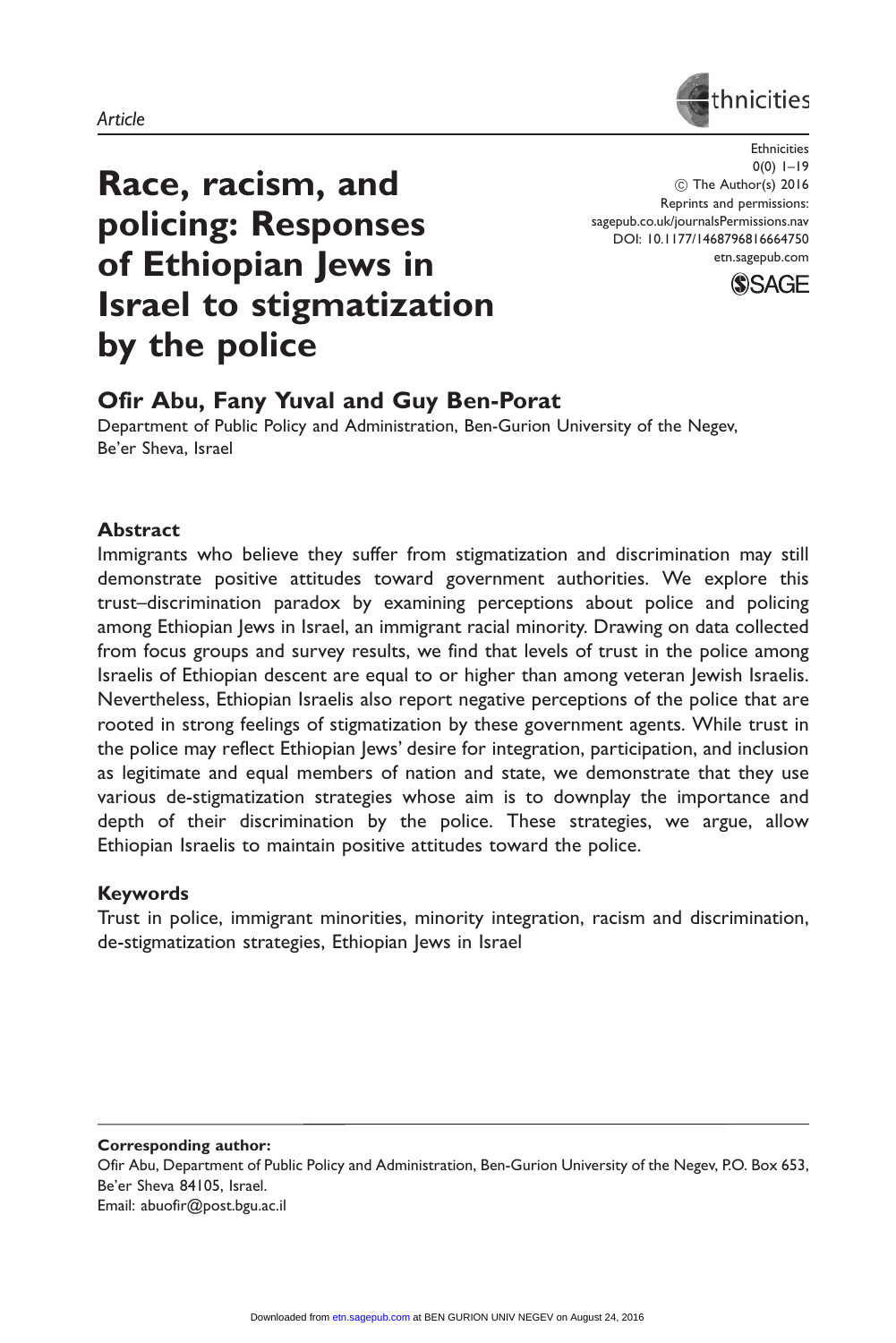# Introduction

Policing is an essential function of the state that has a direct and immediate bearing on citizens' everyday life and, therefore, is a cornerstone of political, social and economic life. While policing is especially significant for minority immigrant integration and equality (Brunson and Miller, 2006; Howell et al., 2004), studies of public confidence and trust in the police in established democracies find a gap between levels of trust among immigrant minorities and the majority population—a gap explained by, among other things, police discrimination that sets them apart from the veteran society (Wortley and Owusu-Bempah, 2009). While low trust seems an inevitable reaction to discrimination, it is not the only possibility. Trust in police, as well as in other state institutions, may at times remain high among immigrants in spite of perceived and reported discrimination (see Maxwell, 2009, 2010).

Immigrant minorities that aspire to be accepted as legitimate members of the host society may face discrimination and stigmatization that lead to alienation and resentment and cast doubts over their potential to integrate. Trust in state institutions can be part of immigrants' psychological integration, defined as feelings of identification, belonging, and commitment in the host society (De Vroome et al., 2013). Trust in government can be thus interpreted as a strategy employed by immigrant minorities to express their desire to integrate within the host society, even in the face of discrimination that sets them apart from mainstream society. The significance of this paradox is not merely theoretical as it suggests that studies and surveys that demonstrate immigrants' trust in the police should not be taken at face value and that a deeper probe into perceptions and expectations is required. As argued elsewhere (De Vroome et al., 2013; Maxwell, 2010), probing the relations between minorities and government authorities may provide important insights about the process of minority integration in diverse societies.

As a case study, we focus on the relations between Ethiopian Jews in Israel and the police. Israelis of Ethiopian descent are part of the Jewish nation and have a strong desire for inclusion in Israeli society, namely participation and recognition as equal members of nation and state (Mizrachi and Zawdu, 2012). At the same time, Ethiopian Israelis suffer from racism, marginalization, and exclusion from the Israeli mainstream society (Ben-Eliezer, 2008). Socially, economically, and politically powerless, but also a visible minority due to their dark skin color, they are often targets of discrimination which has a direct bearing on their relations with police. This issue captured much public attention in May–June of 2015 when thousands of Ethiopian Israelis took to the streets to protest police brutality directed against members of their community. Beyond several incidents that captured public attention, it is difficult to prove systemic discrimination by police. Yet, whether or not these incidents indicate a problematic police culture, this perception is common among Ethiopian Jews, even if they have not personally experienced discrimination. As will be shown later in the paper, Israelis of Ethiopian descent strongly believe they suffer from police mistreatment and discrimination while, at the same time, they express levels of trust in the police that are similar or even higher than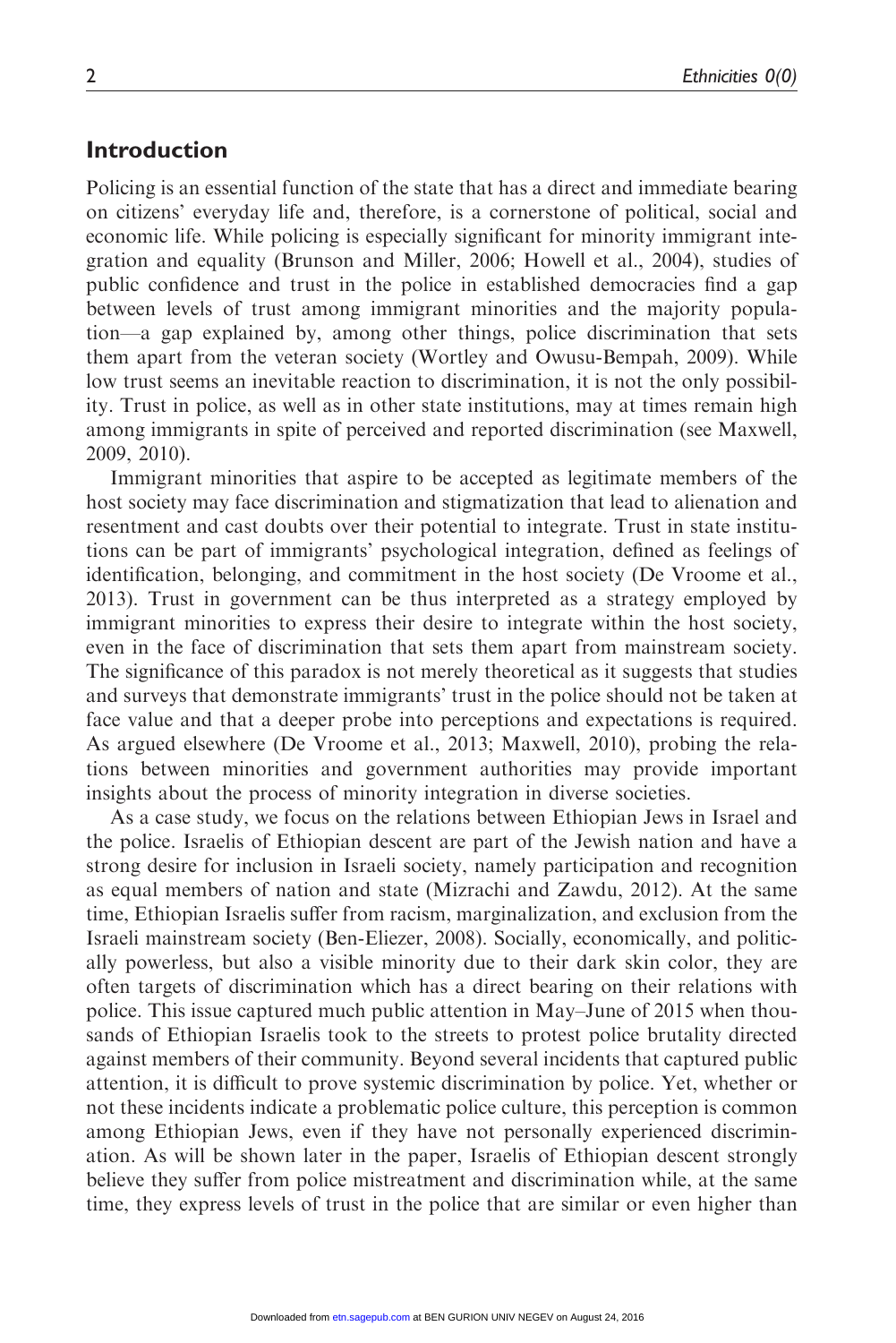those of the general population group (veteran Jewish Israelis). Since we do not have data on actual levels of discrimination, the paradox examined here is rooted in perceptions, discrimination and trust, and as such requires interpretation.

The main purpose of this paper is to explore the strategies by which Ethiopian Israelis deal with the paradoxical nature of their attitudes toward police and policing, namely, on the one hand, perceptions of discrimination and mistreatment, but, on the other, trust in police. We assume these strategies stem from a cultural repertoire (Lamont and Mizrachi, 2012) that is available to Ethiopian Jews and enables them to maintain trust in the police despite perceptions of discrimination and mistreatment by them. Note that we do not claim that Ethiopian Israelis use different discursive strategies to deny the reality of police discrimination and stigmatization toward them, but rather that these strategies are utilized to resolve the paradox in their perceptions toward the police.

### Stigma, discrimination, and trust

Trust in government denotes how citizens relate to the central body that is in control of the state apparatus and which possesses the authority to initiate and implement state policies. In order to be effective, governments need to gain and maintain the trust of citizens and the associated legitimacy allows governments to implement policies and encourages people to comply with laws and legal regulations. A multicultural reality presents challenges for many contemporary democracies (Banting and Kymlicka, 2006; Wieviorka, 1998), where minorities' trust in government and its institutions are often lower than that of mainstream society. Lower trust is attributed to minorities' refusal to identify with a single set of legal and political values held by the dominant group, which may lead to alienation from the state, government, and its institutions (Michelson, 2003). Alternatively, low trust can be explained by discrimination and stigmas directed against minorities, especially visible minorities (Lenard, 2012; Schildkraut, 2005). Stigma applies when 'elements of labeling, stereotyping, separation, status loss and discrimination cooccur in a power situation that allows the components of stigma to unfold' (Link and Phelan, 2001: 367). Stigmatized groups are disadvantaged in different ways that affect their life chances and well-being (Lamont, 2009; Lamont and Mizrachi, 2012). As a result, stigmatized groups may either accept their lower status and/or rebel against it, in both cases losing trust in state, government, and institutions.

Low trust, however, is not the only possible reaction to stigma and discrimination. Rather, minorities may demonstrate surprising levels of trust toward the state, government, and its institutions. This paradox can be explained, first, by the desire of minorities to belong and, second, by how minorities respond to their stigmatization. Michele Lamont and her colleagues conceptualize responses to stigmatization as 'the rhetorical and strategic tools deployed by individual members of stigmatized groups in reaction to perceived stigmatization (including exclusion, misrecognition, racism and discrimination)' (Fleming et al., 2012: 401). According to Lamont (2009), de-stigmatization strategies range from efforts to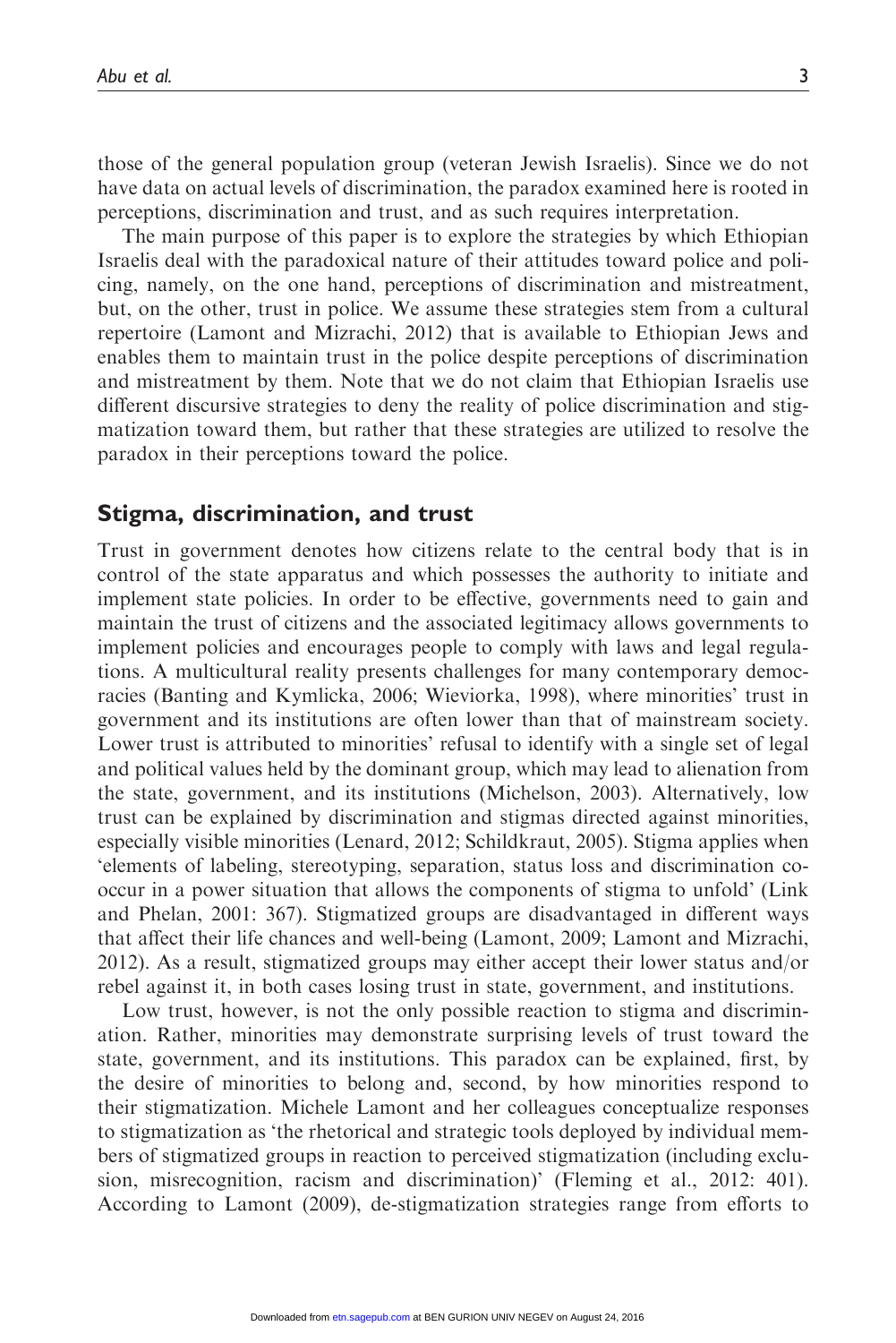assimilate into the dominant group while downplaying one's low-status identity to efforts to differentiate one's identity by affirming and celebrating diversity. Members of stigmatized groups may choose to distance themselves from the negative characteristics associated with their group to demonstrate that negative views of their group are baseless, and to draw attention to the many qualities owned by their group. The frames members of stigmatized groups use may also emphasize equivalence with members of the dominant group, including shared religious and/ or national affiliation, common physical characteristics, citizenship, or beliefs about human nature (Lamont, 2009: 159). Responses to stigmatization may also include adherence to state or national ideologies as a way to express identification and belonging to one's society (Lamont and Mizrachi, 2012: 369).

De-stigmatization strategies can help us illustrate how immigrants who suffer from stigmatization and discrimination may demonstrate positive attitudes toward the government and state institutions. According to Maxwell (2010), Muslim immigrants who seek acceptance as legitimate members of British society tend to express trust in government that is either equal to or even higher than that of natives. However, under conditions of strong affinity between the dominant national group and the state (as in Israel), immigrants who view themselves as part of the dominant group and aspire to be included, may feel even more encouraged than native citizens to express trust in the state, government, and institutions. As a result, these immigrants may use de-stigmatization strategies whose aim is to minimize the psychological effects of stigmatization and discrimination on them, in attempts to maintain positive attitudes toward government and state authorities.

In the context of the relations between the Ethiopian community and the police, we set out to explore the specific strategies that allow members of stigmatized groups to 'claim inclusion, affirm their distinctiveness, contest and denounce stereotyping and claim their rights in the face of discriminatory behavior and other more subtle slights to their sense of dignity' (Lamont and Mizrachi, 2012: 366–367). We argue that these de-stigmatization strategies are used not only as a way for Ethiopian Israelis to claim membership within the dominant group (what Mizrachi and Herzog (2012) call 'participatory de-stigmatization strategies'), but also as a way to maintain trust in the state, government, and its institutions.

### Police, minorities, and (dis)trust

The police, as the government institution in charge of maintaining public order, are often the target of complaints and concerns of citizens in general and ethnic minorities in particular. Questions about police–minority relations are embedded in the broader context of diversity and the challenges it presents for many contemporary democracies (Gagnon and Tully, 2001) where trust in government is far from inevitable, especially when minorities suffer from stigmatization and marginalization. Trust in the police, a central state institution and part of the state's monopoly on violence, may be seen as a case of trust in government.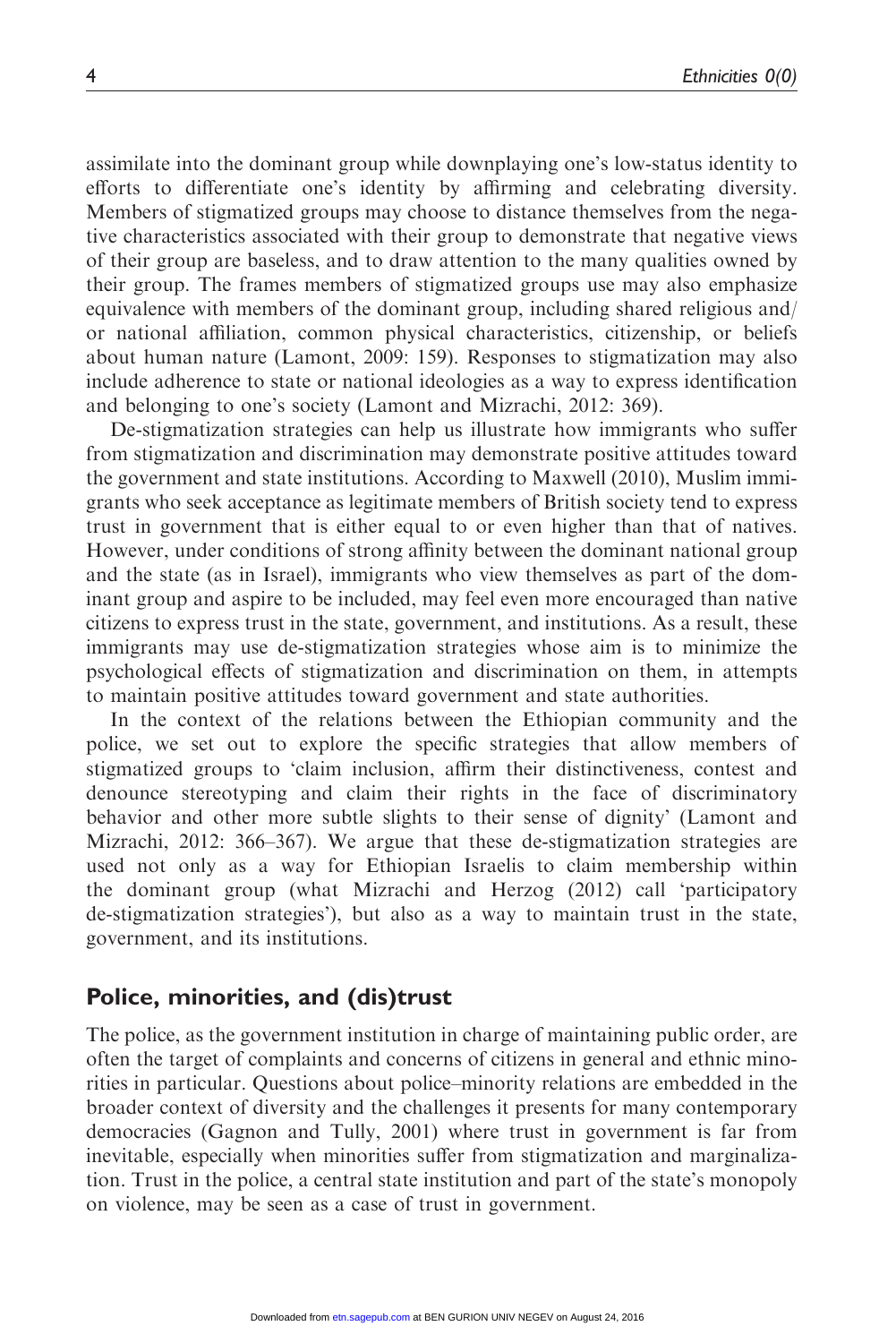The notion of citizens' support for the police is a 'fuzzy' concept because the varying concerns, interests, and experiences of different groups may lead to different perceptions of what 'good policing' means. For some groups, the police will be measured by their 'efficacy', their ability to 'serve and protect', while for other groups what is important is the 'image' of the police, the way it treats citizens and its commitment to equality (Worrall, 1999). Consequently, studies find a wide gap between minority and majority perceptions of, and trust in, the police in different countries. In the United States, for example, levels of trust in the police have been consistently lower among African-American and Hispanic citizens than among white citizens (Weitzer and Tuch, 2004: 320). Differences in perceptions about the police between the mainstream society and minority groups (immigrant or ethnic) have also been documented in Britain (Bowling and Phillips, 2003; Jefferson and Walker, 1993), Germany (Albrecht, 1997), Canada (O'Connor, 2008; Wortley, 1996), Finland (Egharevba, 2006) as well as in Israel (Ben-Porat and Yuval, 2012; Hasisi and Weitzer, 2007).

Negative perceptions of the police are reinforced by marginalization and discrimination against minorities, real or perceived, as well as by direct mistreatment by the police. Two central problems in police–minority relations can be described as 'under-policing', the neglect of minority neighborhoods, and 'over-policing', an aggressive approach that singles out minorities (Ben-Porat, 2008). Minorities who suffer from over-policing and/or under-policing are likely to have lower levels of trust in the police. This mistrust may lead to a vicious cycle in which the police are unable (or unwilling) to provide services for minorities and, as a result, become even less trusted. While citizens of various backgrounds may feel their communities are under-policed when police services fall short of needs and expectations, for minorities, the perception of under-policing is regarded, rightly or wrongly, as a form of discrimination. Under-policing can also mean the police's neglect of complaints about racial harassment and the overlooking of domestic violence characterized by the police as 'cultural' or 'normative' in these communities (Brunson and Miller, 2006). Under-policing, therefore, involves stigmas that influence police services and, consequently, feelings of discrimination.

Over-policing implies mistreatment of minorities by the police, either by excessive use of force towards minorities or by discriminatory practices against them (Findlay, 2004: 101). Visible minorities who suffer from stigmatization are prone to be over-policed. 'Racial profiling', the use of generalizations based on race, ethnicity, religion or national affiliation as the basis for suspicion in directing law enforcement actions, creates tensions between police and minorities (Smith, 2006; Wortley and Tanner, 2003). Consequently, racial and ethnic minorities are often more likely than others to be stopped, questioned, searched, and arrested by the police (Walker et al., 2000; Weitzer and Tuch, 1999).

It is thus clear that both over- and under-policing of minorities are underpinned by stigma and discrimination. Indeed, minorities, especially 'visible minorities', may suffer from a combination of the two (Perry, 2009). Nevertheless, while immigrant minorities are more likely to be stigmatized and discriminated against by the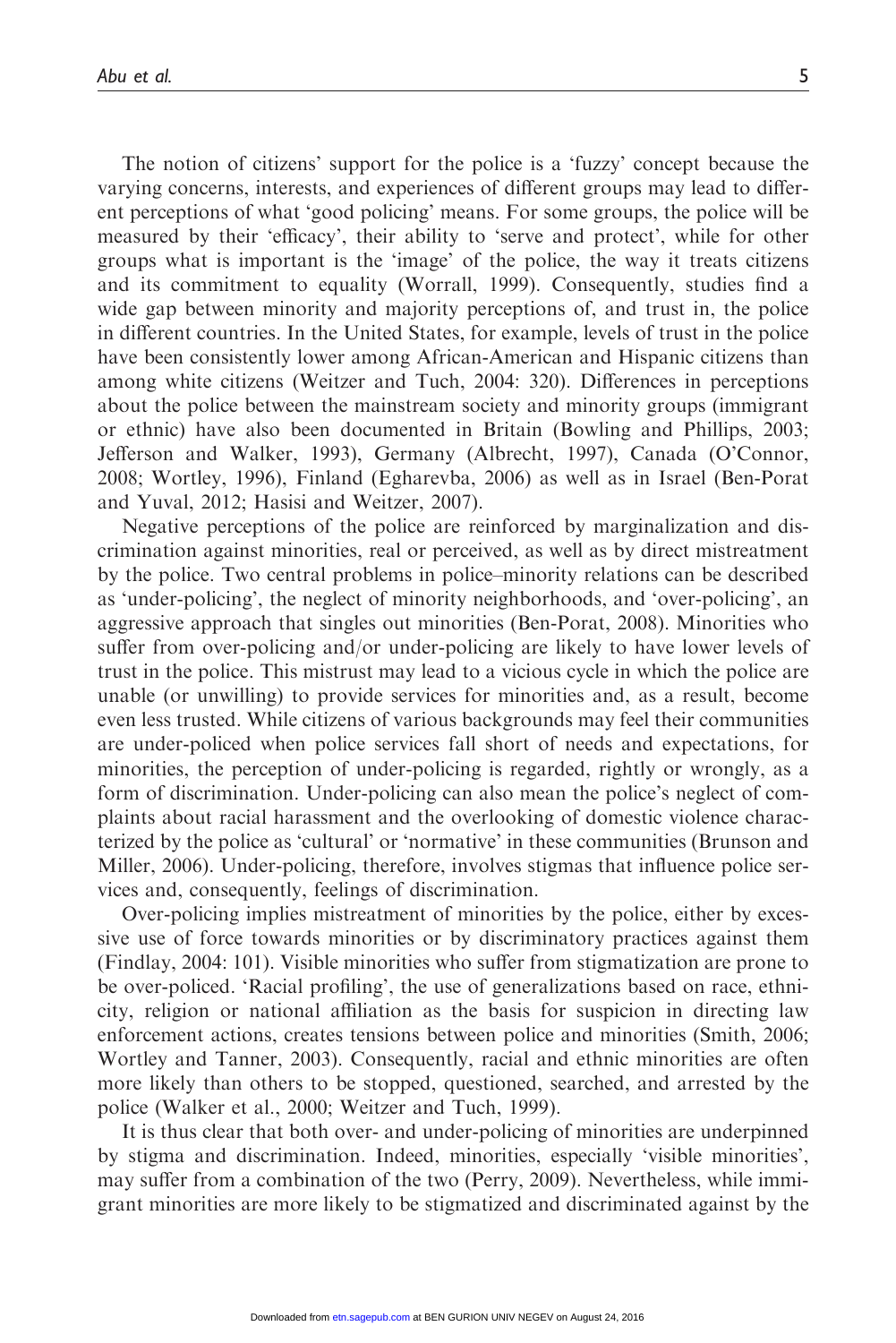police, some may still maintain positive perceptions about the police. This, as suggested before, can be explained by the immigrants' desire to integrate and their use of de-stigmatization strategies to downplay the importance and depth of discrimination.

## Ethiopian Jews in Israel

Emigration from Ethiopia was part of a relatively recent immigration wave to Israel. Historically, about 6,000 Ethiopian Jews arrived sporadically and in trickles between 1977 and 1984 (Kimmerling, 2004). The majority of Ethiopian Jews now residing in Israel arrived mainly in two large-scale operations: around 8,000 Ethiopian Jews arrived in 'Operation Moses' in 1984, while 14,000 arrived in 'Operation Solomon' in 1991 [\(http://www.jewishagency.org/historical-aliyah/con](http://www.jewishagency.org/historical-aliyah/content/28831)[tent/28831](http://www.jewishagency.org/historical-aliyah/content/28831)). Since then, smaller numbers have periodically entered. Overall, approximately 136,000 Ethiopian Jews currently live in Israel, constituting 1.6% of its population. Most Ethiopian Israelis and their families live in the urban centers of the country, in cities such as Netanya, Hadera, Rehovot, Beer-Sheva, and Ashdod. Others live in the outskirts of small towns in the country's periphery.

Israeli society is significantly divided and stratified along ethnic lines. Spatial segregation and socio-economic disparities exist not only between Jews and non-Jews, but also within the Jewish population itself (Shafir and Peled, 2002). The Ethiopian community constitutes one of the most disadvantaged segments of Israeli society. Since their arrival, Ethiopian immigrants have occupied the lower strata of the socioeconomic ladder in Israeli society (Offer, 2004). Many Ethiopian Israeli families live below the poverty line, use public assistance as their main source of income, and reside in poor and segregated neighborhoods (Kaplan and Salamon, 2004). In addition, until recently, the Jewish identity of the Ethiopian immigrants was still contested by some rabbinical institutions in Israel. Traditionally, Ethiopian Jews did not perceive themselves as black; it is only in their encounter with Israeli society that they 'became' black (Kaplan, 2002). Their encounters with Israeli society and institutions (Ben-Eliezer, 2008) have made an impact on various aspects of Ethiopian life in Israel, including lifestyle, identity (Shabtay, 1999, 2001), and acculturation (Kaplan, 1999; Kaplan and Rosen, 1993).

The relationship between race, racism, and policing in the Israeli context became evident for the first time in the mid-1990s. A newspaper report in 1996 revealed that the Israeli blood bank has been routinely and secretly destroying blood donations made by Ethiopian Israelis, explained by concerns over high rates of infectious disease among them. Enraged Ethiopian Israelis demonstrated in front of the Prime Minister's office in Jerusalem and clashed with police. The police, surprised by the violent reaction, claimed that they were not prepared because they 'knew the Ethiopians to be a quiet and retiring community' (Seeman, 1999: 162). Ethiopians did not place the blame on police, regretting the fact that police officers were wounded during the demonstrations and explaining that protestors' violence was a result of anger with government policy. Nevertheless, they did resent the excessive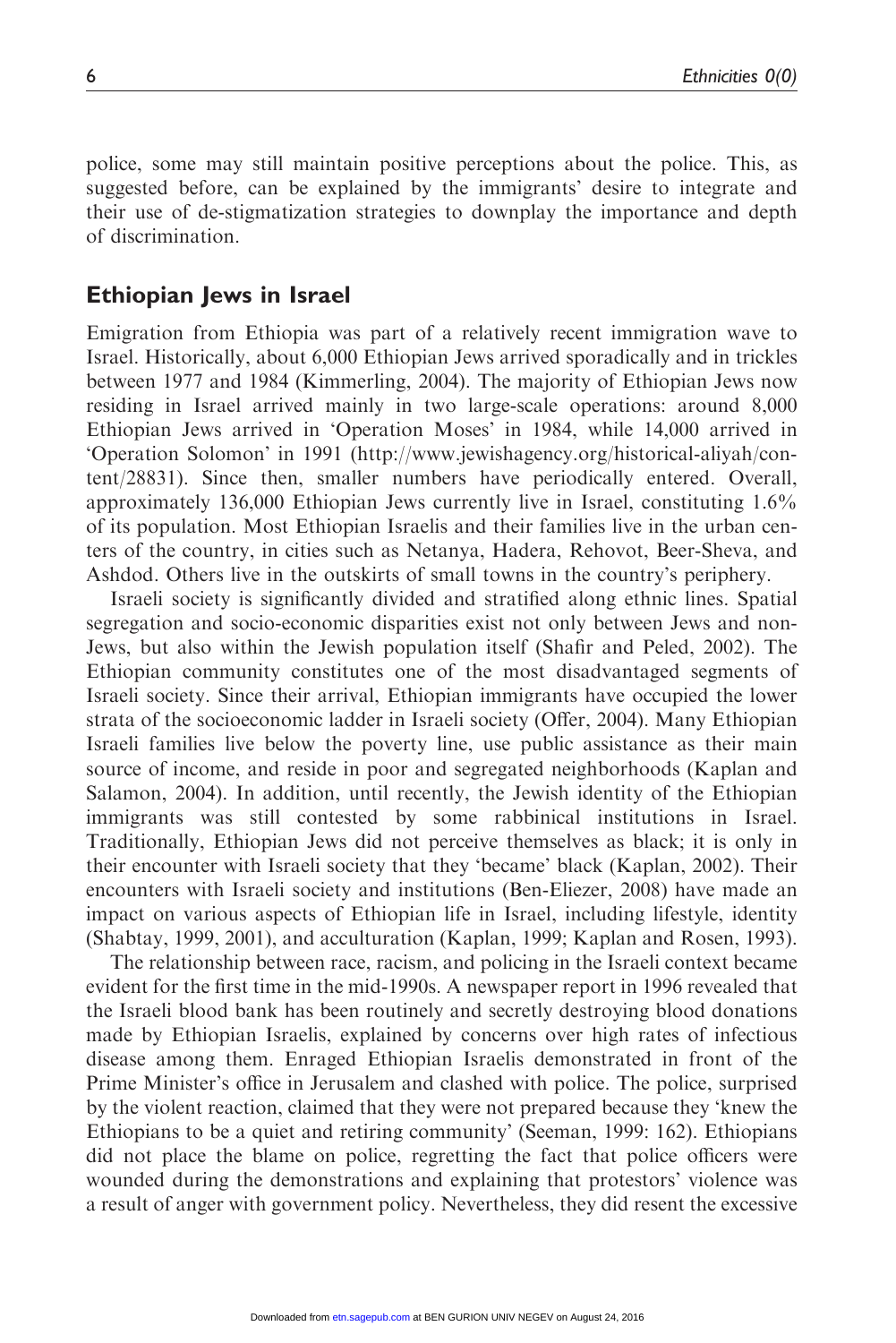force police used against them, comparing it to measures used against Palestinians (Seeman, 1999). The events of 1996 that quickly subsided for most Israelis were indicative of future developments and dilemmas of Israelis of Ethiopian descent.

# Methodology

Our findings in this paper are based on two complementary stages of research. To obtain a general and reliable picture of the relations between the police and the Ethiopian minority in Israel, focus groups were selected in order to gain access to the group, allow respondents to raise issues openly that might not come up in a structured survey and bring up important topics for the research through an interactive discussion. Six focus groups conducted consisted of 6–8 Ethiopian immigrants between the ages of 25 and 40. The groups were led by moderators familiar with the group's language and culture, trained and familiarized with the research and its concepts and provided with a semi-structured design to lead the discussion that also allow participants to bring up other relevant issues. Focus groups provide an initial overview of police–minority relations—a sensitive subject that requires an intimate and trustful sphere on the one hand and a sympathetic understanding and supportive social environment on the other in which members share the same personal experiences and concerns, empowering and providing each other with shared coping strategies.

In addition, we conducted a survey among a random sample of 140 adults of Ethiopian origin (18 years old and above) and a control group of 487 veteran Jewish-Israeli citizens (the general population group) to help us identify the attitudes toward the police among Ethiopian immigrants as well as the mainstream of Israeli society. Women accounted for 52.9% of the Ethiopian respondents and  $52\%$  of the veteran Jewish-Israeli respondents.<sup>1</sup> The average age among the Ethiopian respondents was much lower than the average age among the control group, 30 and 48.7, respectively. The vast majority of our Ethiopian respondents  $(78.4\%)$  were in the age group of 20–40 (more than half of them  $(52.5\%)$ ) in the youngest age group, 20–30). We also found a correlation between age and trust in the police: the older the respondent was, the higher his/her trust in the police was  $(R<sup>2</sup>=.203, p=.017)$ . It is noteworthy that all of our Ethiopian respondents were Israeli native.

Based on findings from focus groups and questions asked elsewhere about police–minority relations, the surveys were carried out in August 2013 by Uniseker, a university-based public opinion research institute, and were conducted by Ethiopian (Amharic) speaking interviewers. We used a descriptive statistical analysis to draw some conclusions about the general tendencies of the data set. Taken together, the data from the focus groups and the survey results enable us to analyze, not only the actual perceptions that Ethiopian immigrants have toward the Israeli police, but also the strategies they use to deal with their stigmatization by the police. We will discuss these strategies in detail later in the paper, but first we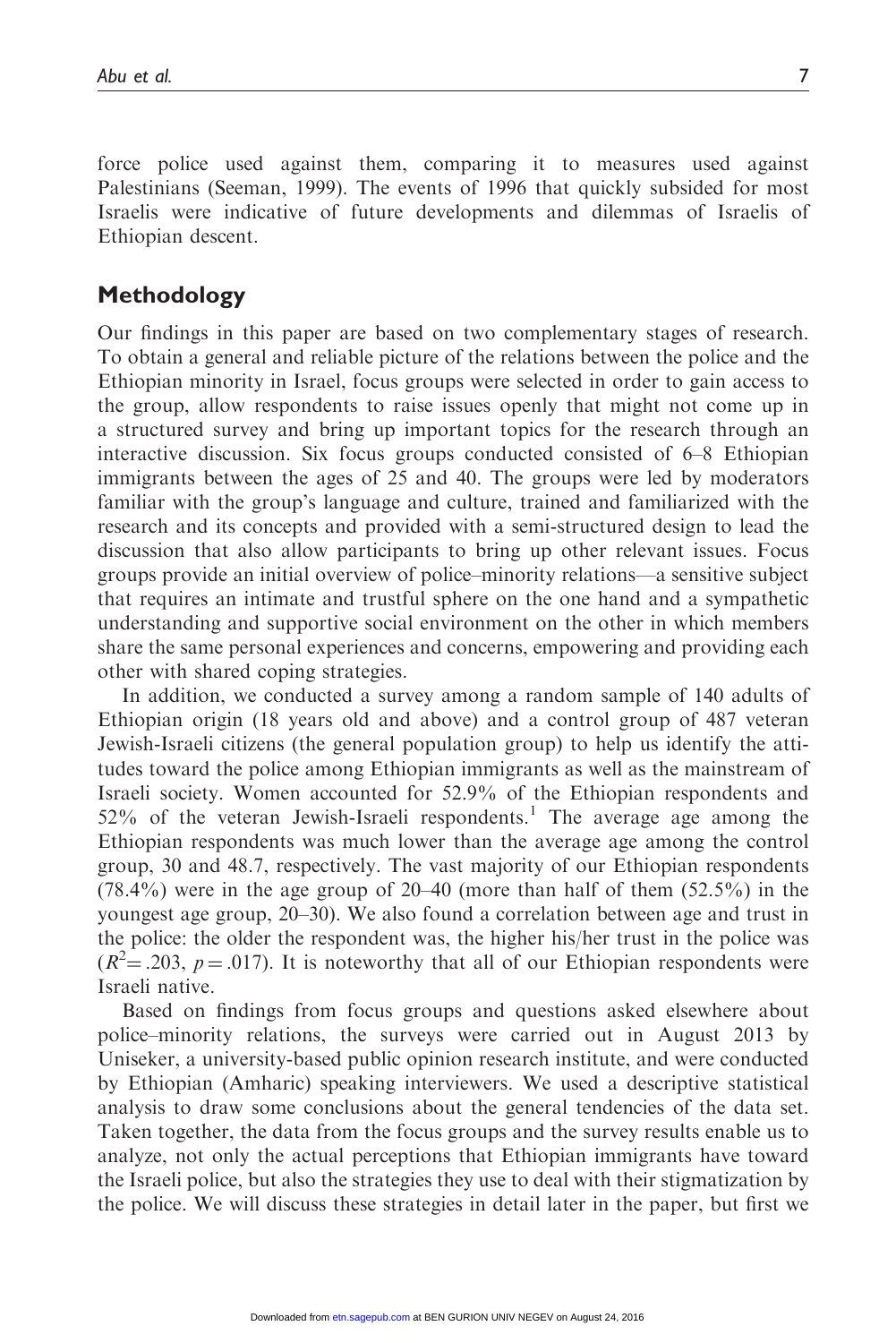will present how the trust–discrimination paradox is manifested in the perceptions of Ethiopian immigrants toward police and policing in Israel (see Table 1).

# Perceptions of police and policing among Ethiopian Jews in Israel: The trust–discrimination paradox

In general, Ethiopian Israelis have strong feelings of discrimination and mistreatment by the police. When asked in the survey about whether the police treat Israeli citizens fairly or unfairly, 41.5% of the Ethiopian respondents thought the treatment of the police was unfair, whereas only 27.7% of the veteran Jewish-Israeli respondents thought the same. While 37.3% of the veteran Jewish-Israeli respondents believe the police make fair decisions and use discretion in their actions, only a third of the Ethiopian respondents (33.6%) share the same belief.

In the focus groups, participants also expressed perceptions of discrimination and mistreatment by the police. One respondent said, 'There is too much discrimination and racism [toward Ethiopian immigrants]. For the police, all Ethiopians are criminals.' There was consensus among the participants that the police treated Ethiopian-Israelis differently than other Israeli citizens. Most participants agreed that racial stigma was at the root of the police's attitude toward the Ethiopian community: 'The police treat people according to their skin color,' one respondent explained. Another participant said, 'For the police, black people are criminals, period.' When asked why the police perceived Ethiopian Israelis in this way, one respondent replied, 'You see, the police look at us as less civilized, even barbaric [people].' Participants in the focus groups also attributed their discrimination and stigmatization by the police to the fact that the Ethiopian community constituted one of the most disadvantaged segments of Israeli society. As one respondent said, '[t]hey prey on the weak. This is how police work.'

In the survey, more specific questions were asked. For example, among the respondents who reported they had been arrested, detained or stopped by the police in the past three years, nearly half of the Ethiopians (48.3%), as opposed to only a third of the veteran Jewish Israelis (34.3%), characterized their treatment by the police as unfair. Similarly, 41.2% of the Ethiopian respondents believed the police too often arrest, detain, or stop people in their surroundings without probable cause (only 17.3% of the veteran Jewish-Israeli respondents shared this belief). It is not surprising then that 18.8% of Ethiopian respondents said they felt scared when coming across a police officer, as opposed to 14.3% of their veteran Jewish-Israeli counterparts. For Ethiopian immigrants, then, the police are associated with negative, rather than positive, experiences.

Perceptions of discrimination by the police among Israelis of Ethiopian descent are not necessarily rooted in personal experience. Less than a quarter of the Ethiopian respondents (22.3%) reported they personally felt discriminated against by a police officer.<sup>2</sup> Beyond direct experiences with the police, perceptions of discrimination depend on how citizens perceive their treatment by the police compared to their perceptions of how other citizens are treated. In the survey,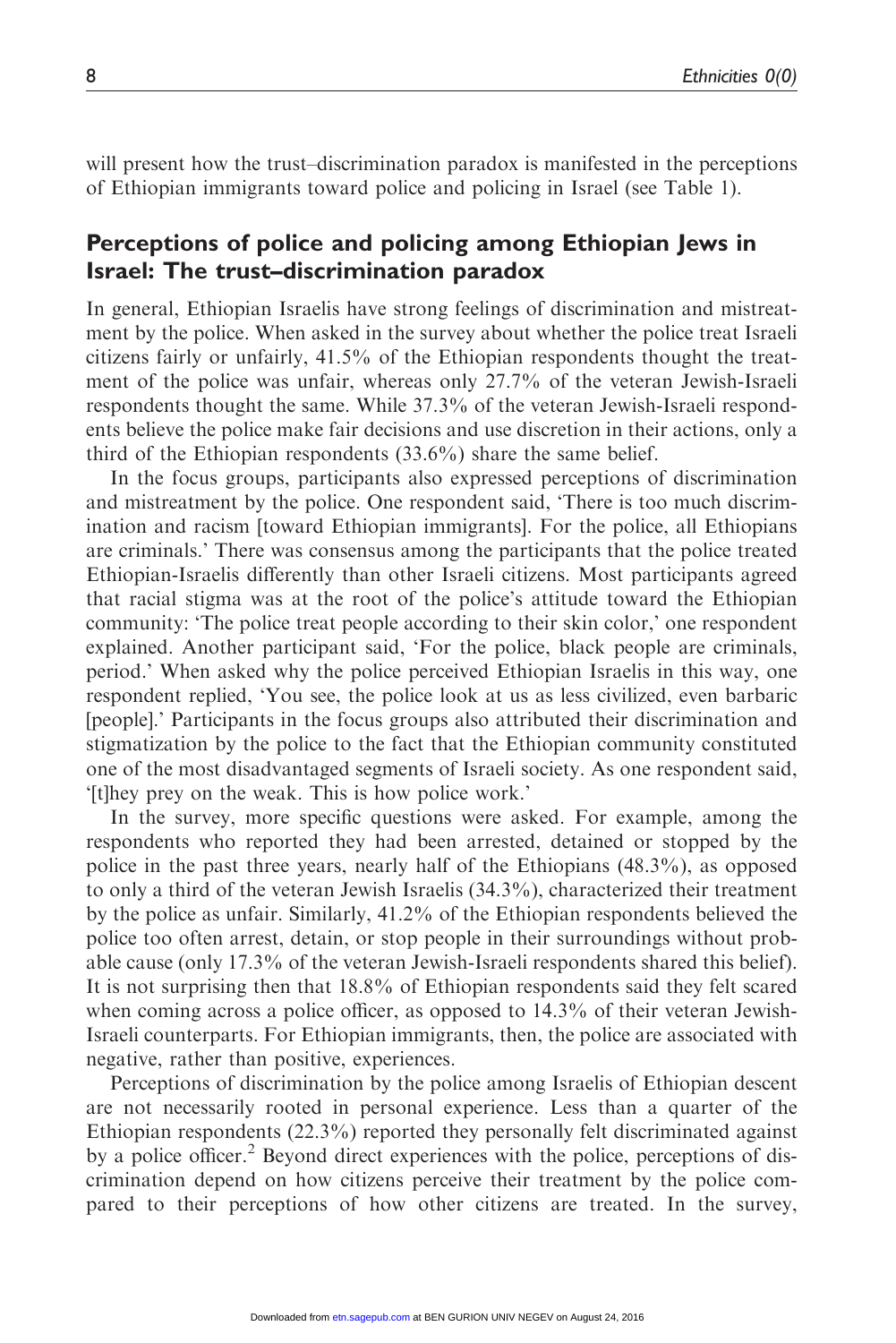| of police and policing among Ethiopian Jews in Israel, compared to the control group (veteran Jewish-Israelis).<br>Table 1. Perceptions            |                               |                     |                                        |                     |
|----------------------------------------------------------------------------------------------------------------------------------------------------|-------------------------------|---------------------|----------------------------------------|---------------------|
| Questions                                                                                                                                          | Ethiopian Jews<br>$(n = 140)$ |                     | Veteran Jewish-Israelis<br>$(n = 487)$ |                     |
| police<br>Attitudes toward the                                                                                                                     | Disagree (1-2)                | Agree (4-5)         | $Disagree (1-2)$                       | Agree (4-5)         |
| in the police<br>I have complete trust                                                                                                             | 31.4%                         | 44.3%               | 24.9%                                  | 40.7%               |
| r the police and police<br>I have deep respect for<br>officers                                                                                     | 15.3%                         | 70.8%               | 15.1%                                  | 62.1%               |
| is the level of security<br>provided by the police?<br>In your opinion, what                                                                       | Inadequate<br>$(1 - 2)$       | Adequate<br>$(4-5)$ | Inadequate<br>$(1 - 2)$                | Adequate<br>$(4-5)$ |
|                                                                                                                                                    | 40.4%                         | 38.2%               | 37%                                    | 30.5%               |
| generally treat<br>citizens fairly or unfairly?<br>Do you feel the police                                                                          | Unfairly $(1-2)$              | Fairly (4-5)        | Unfairly $(1-2)$                       | Fairly $(4-5)$      |
|                                                                                                                                                    | 41.5%                         | 23.7%               | 27.7%                                  | 29%                 |
| In your opinion, is police service in your town/<br>neighborhood better or worse than other<br>towns/neighborhoods?                                | Worse $(1-2)$                 | Better (4-5)        | Worse $(1-2)$                          | Better (4-5)        |
|                                                                                                                                                    | 28.6%                         | 38.9%               | 18.1%                                  | 36.9%               |
| committed against you, how do you think<br>Had you filed a complaint about a crime<br>citizens?<br>the police would treat you<br>compared to other | Worse $(1-2)$                 | Better (4–5)        | Worse $(1-2)$                          | Better (4–5)        |
|                                                                                                                                                    | 35.3%                         | 17.6%               | 10.8%                                  | 24.8%               |
|                                                                                                                                                    | Very slow (1-2)               | Very fast (4-5)     | Very slow (1-2)                        | Very fast (4-5)     |
|                                                                                                                                                    |                               |                     |                                        | (continued)         |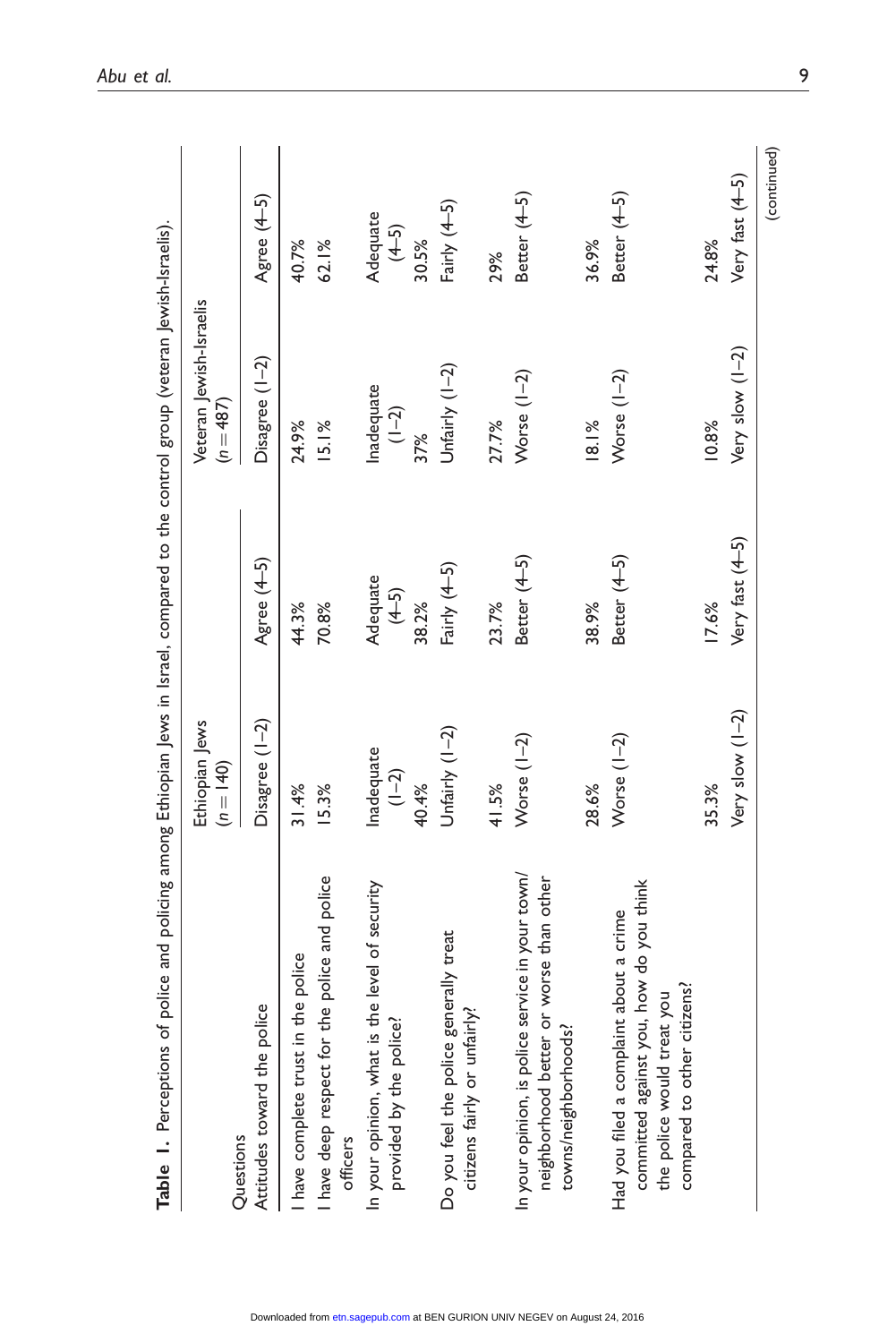| Table 1. Continued                                                                                                                  |                               |                            |                                        |                            |
|-------------------------------------------------------------------------------------------------------------------------------------|-------------------------------|----------------------------|----------------------------------------|----------------------------|
| Questions                                                                                                                           | Ethiopian Jews<br>$(n = 140)$ |                            | Veteran Jewish-Israelis<br>$(n = 487)$ |                            |
| police<br>Attitudes toward the                                                                                                      | $Disagree(1-2)$               | Agree (4-5)                | $Disagree(1-2)$                        | Agree (4-5)                |
| neighborhood, how fast do you think the<br>Had there been a criminal event in your<br>to the site?<br>police would arrive           |                               |                            |                                        |                            |
|                                                                                                                                     | 32.1%                         | 38.2%                      | 22.4%                                  | 38.1%                      |
| How often do you think police officers arrest<br>surrounding without probable cause?<br>or detain people in your                    | Never $(1-2)$                 | Very often (4–5)           | Never $(1-2)$                          | Very often (4–5)           |
|                                                                                                                                     | 34.9%                         | 41.2%                      | 64.1%                                  | 17.3%                      |
| officers willing to explain their actions and<br>In your opinion, to what extent are police<br>decisions when asked to by citizens? | Not at all $(1-2)$            | $(4-5)$<br>Very much       | Not at all $(1-2)$                     | $(4-5)$<br>Very much       |
|                                                                                                                                     | 49.6%                         | 25.9%                      | 46.3%                                  | 17.7%                      |
| How would you describe police presence in                                                                                           | Less than                     | More than                  | Less than                              | More than                  |
| your neighborhood?                                                                                                                  | necessary $(1-2)$<br>41.7%    | necessary $(4-5)$<br>33.3% | necessary $(1-2)$<br>49.7%             | necessary $(4-5)$<br>19.9% |
| How would you describe how the police deal                                                                                          | Less than                     | More than                  | Less than                              | More than                  |
| town?<br>with crime in your                                                                                                         | required (1-2)<br>26.1%       | required (4-5)<br>50.4%    | required (1-2)<br>31.9%                | required (4-5)<br>34.8%    |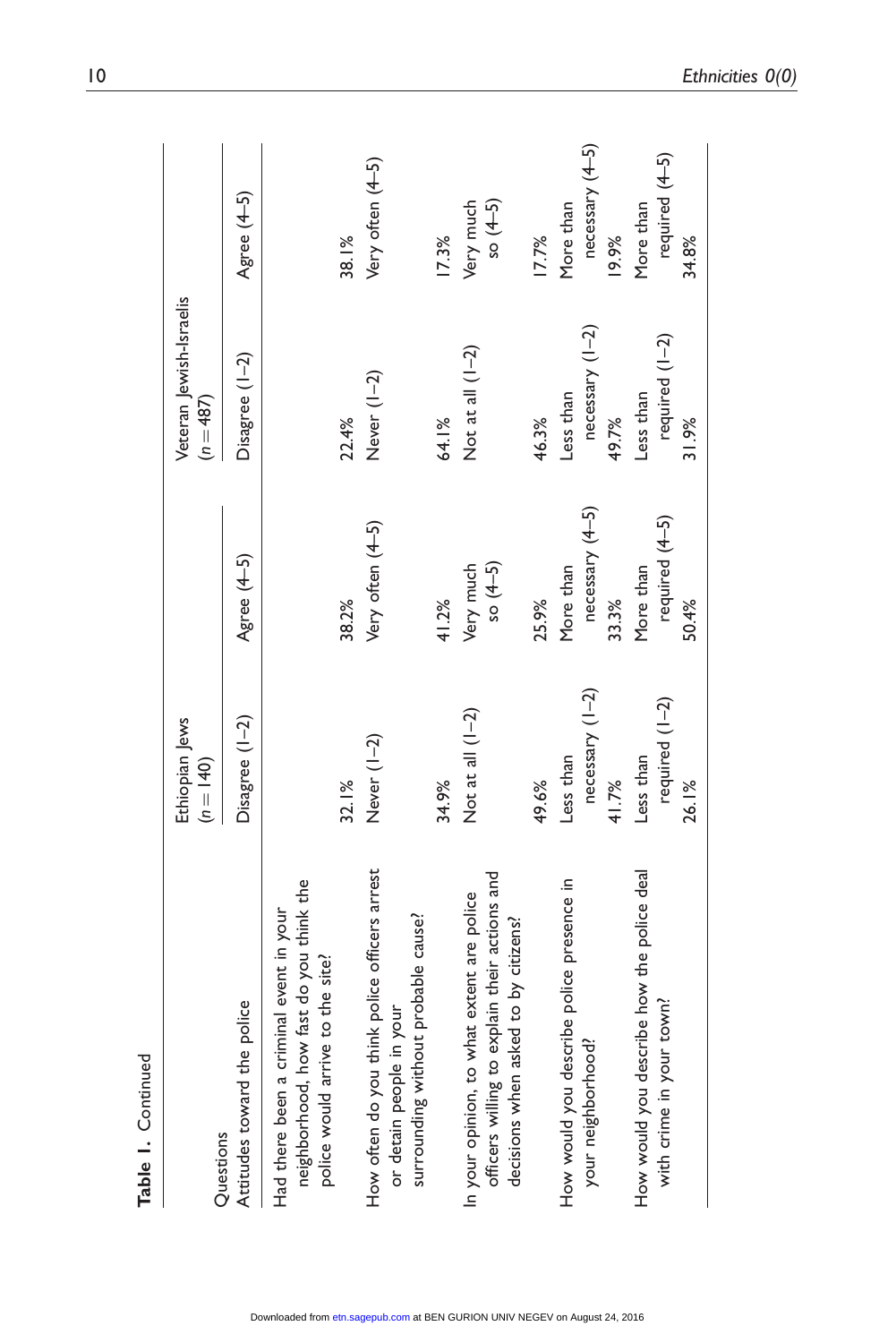respondents were asked about the treatment they would receive from the police, compared to other citizens, had they filed a complaint on a crime committed against them: 35.3% of the Ethiopian respondents, as opposed to only 10.8% of the veteran Jewish-Israeli respondents, thought that the police would treat them worse than other citizens. When asked if they think that police service in their town/neighborhood was worse than in other towns/neighborhoods, 28.6% of the Ethiopian respondents agreed, as opposed to only 18.1% of the veteran Jewish-Israeli respondents. At the same time, a third of the Ethiopian respondents (33.3%), as opposed to only a fifth of the veteran Jewish-Israeli respondents (19.9%), said that police presence in their neighborhoods was more than necessary. These data underscore the perceptions of over-policing among Israelis of Ethiopian descent.

Beyond perceptions of over-policing, Ethiopian-Israelis also have perceptions of under-policing. Some of our Ethiopian respondents complained about police neglect. As one participant in the focus groups told us, 'the police simply do not care about what is happening in our neighborhoods.' In the survey, 32.1% of the Ethiopian respondents (as opposed to only 22.4% of the veteran Jewish-Israeli respondents), said the police would arrive very slowly when called to deal with crime in their neighborhood. As mentioned above, minorities, especially visible minorities such as Israelis of Ethiopian descent, may suffer from a combination of both over- and under-policing. One participant explained to us why Ethiopian-Israelis limit their interactions with the police to the necessary minimum: 'When the police are called to break up a brawl in our neighborhood ... [when they arrive] they only end up worsening the situation. They tend to arrest people on false pretenses or be even more aggressive than the brawlers themselves.' It seems that Ethiopian Israelis prefer under-policing out of fear of over-policing.

In light of these negative perceptions, one would expect Ethiopian Israelis to have lower levels of trust and confidence in the police than do veteran Jewish Israelis. However, this is not the case. For example, 44.3% of the Ethiopian respondents say they have complete trust in the Israeli police, as opposed to only 40.7% of the veteran Jewish-Israeli respondents. A majority of Ethiopian respondents (70.8%) say they have general respect for police officers and the police, whereas only 62.1% of the veteran Jewish-Israeli counterparts share the same sentiment. In addition, 39% of the Ethiopian respondents believe that police work determinedly for values that are important to them, while only 35.2% of the veteran Jewish-Israeli respondents expressed the same belief.

In addition, Ethiopian immigrants are less critical of the police than the mainstream Israeli public. Almost half of the Ethiopian respondents (44.4%), as opposed to 39.3% of the veteran Jewish-Israeli respondents, think that Israel does not have a serious problem with police and policing but, rather, that Israeli citizens have very little respect for the law and that stricter enforcement is necessary. The proportion of respondents who think that police officers are willing to explain their actions and decisions when asked to by citizens was higher among Ethiopians (25.9%) than among veteran Jewish-Israelis (17.8%). Similarly, 67.6%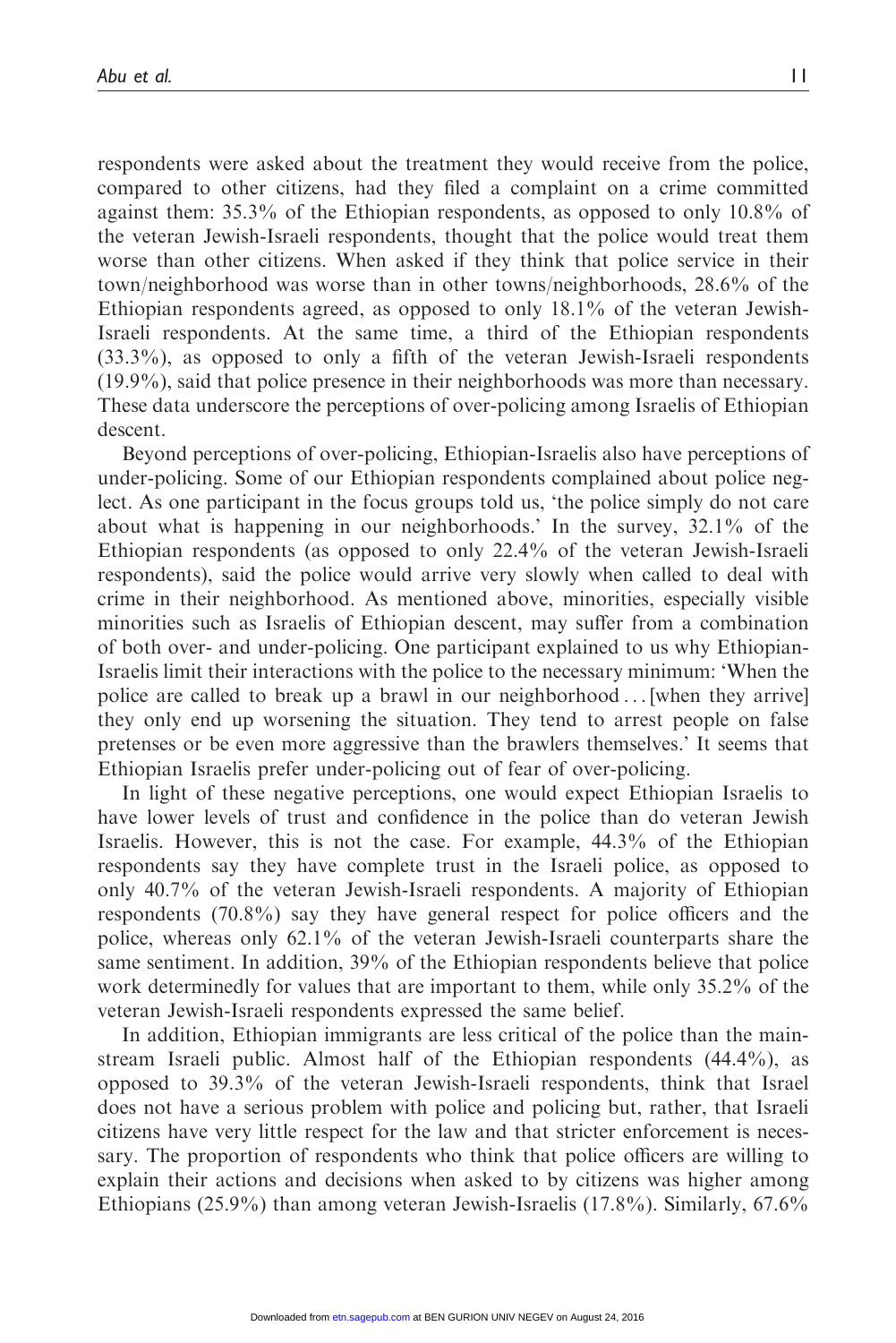of the Ethiopian respondents said they would obey a police officer's orders even if they disagreed with them, as opposed to 62.6% of the veteran Jewish-Israeli respondents who said they would do the same. These data demonstrate that levels of confidence in the police are higher among Ethiopian Israelis than among the general population group.

So far, we have presented the trust–discrimination paradox as manifested in the perceptions toward police and policing among Ethiopian Jews in Israel. On the one hand, levels of trust and confidence in the police among Ethiopian Israelis are similar or even higher than among veteran Jewish-Israelis.<sup>3</sup> Following previous studies that have discussed Ethiopian Israelis' desire for integration, participation, and inclusion as equal and legitimate members within the dominant Jewish-Israeli group (Ben-Eliezer, 2008; Mizrachi and Zawdu, 2012), we suggest that trust in the police among Israelis of Ethiopian descent may be interpreted as a strategy to express identification, belonging, and commitment to Israeli society. Evidently, a vast majority of our Ethiopian respondents (86.3%) said they were proud to be citizens of the state of Israel. On the other hand, Israelis of Ethiopian descent express negative perceptions of the police that are rooted in strong feelings of discrimination that sets them apart from the mainstream of Israeli society. Socially, economically, and politically powerless, but also distinct due to their dark skin color, Ethiopian immigrants report heightened perceptions of overand under-policing.

In an attempt to disentangle the paradox of how they maintain relatively high levels of trust in the police while believing that they suffer from police discrimination and mistreatment, we suggest exploring how Israelis of Ethiopian descent approach this paradox. Taking the statements made by respondents quoted below at face value, the support for police may reflect an attempt to come to terms with problems within the community that underscore the tense relations with police, or a more general attitude of trust in state institutions. Yet, we claim that the paradox between perceptions of police discrimination and trust in police requires a cautious interpretation of the statements made by the respondents. To this task, we now turn.

# Responses of Ethiopian Jews in Israel to stigmatization by the police

#### Blaming the victim

Blaming the victim is a well-known strategy to deal with claims of racism. It occurs when the victim of any wrongful act is held entirely or partially responsible for the harm that befell them. Research has shown that denial of racism and discrimination may create a climate that fosters victim blame attributions about racial or ethnic disparities (Bobo and Kluegel, 1997). However, while 'victim blaming' is a common defensive strategy in race talk by white majority group members in different parts of the world (see Van Dijk, 1992), it is not unusual for members of racial/ethnic minorities to engage in victim blaming as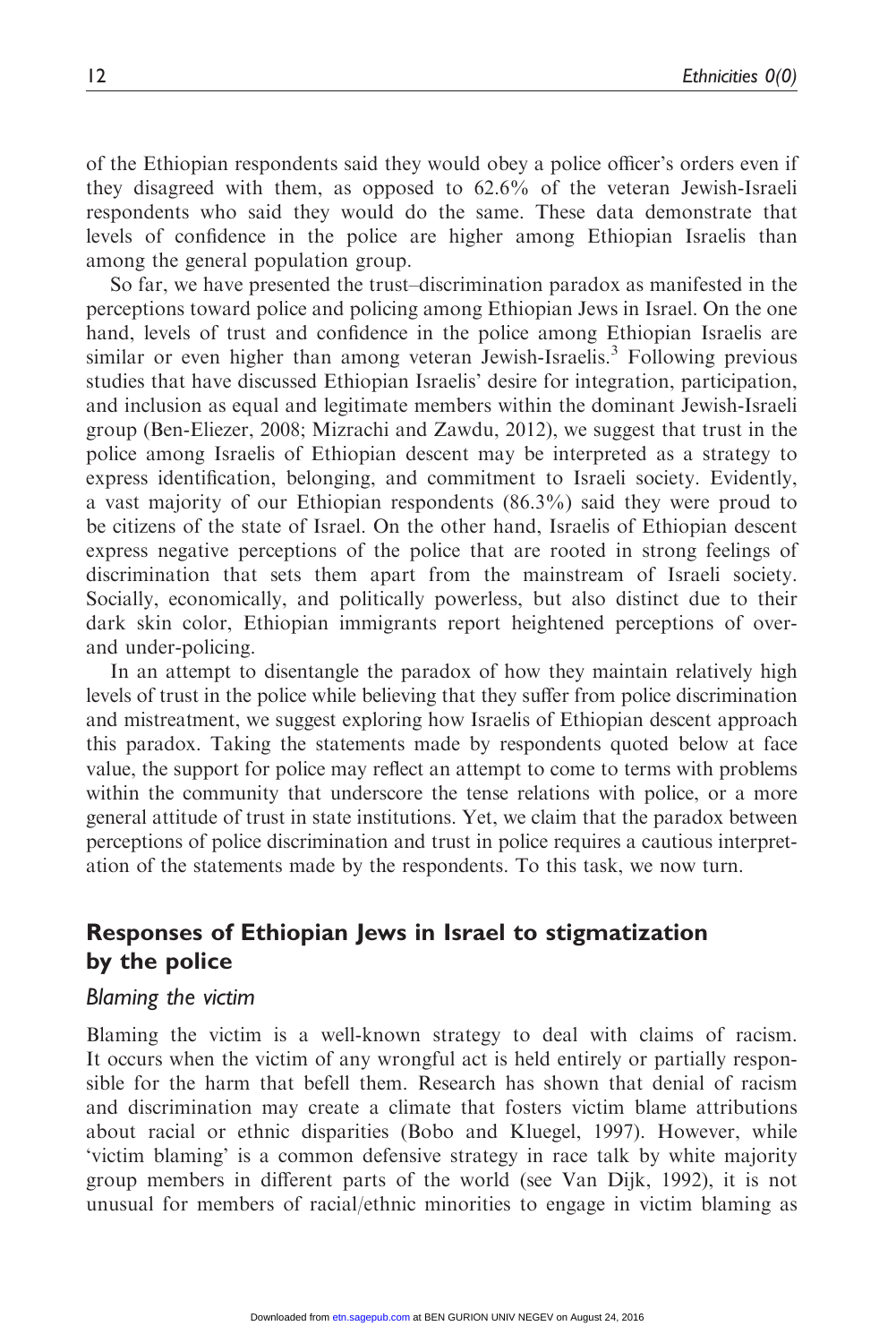well (e.g. Bonilla-Silva, 2014: 205–206). In the context of majority–minority relations in Israel, the perceptions of marginalization and discrimination among members of Jewish ethno-cultural minority groups (especially Mizrahi Jews and Ethiopian immigrants) have been consistently denied, or at least minimized, by Zionist and Israeli elites (Shafir and Peled, 2002). According to these elites, Jewish minorities' discontent with, and alienation from, the state are not because of its policies and practices, but because of minorities' failure to integrate into the mainstream society.

Some of the Ethiopian respondents engaged in victim blaming by singling out members of their own community as responsible for the negative stigma that the police have of Ethiopian-Israelis. As one participant in the focus groups said, 'I think that, as a group, we contribute to the negative image Ethiopian-Israelis have in the eyes of the police ... We are not very nice to police officers... Some of us are very rude; we talk back [to police], etc.' Another participant was more specific about those who contribute to the stigma associated with Israelis of Ethiopian descent: 'The fact that Ethiopian youngsters are hanging out in public spaces, drinking alcohol after 11 pm although the law prohibits such behavior, just shows how little respect they have for the law.' Another participant concluded, 'If we treat police with respect, they will reciprocate.' For these respondents, then, the cause for the tense relations between the Ethiopian community and the police is not the police's racial prejudice, but the behavior of (some) members of the community. The logic behind this de-stigmatization strategy demonstrates that the negative characteristics associated with one's group may be valid, but that they are confined to a fraction of the community, certainly not with the community as a whole.

### Cultural difference

The notion of cultural difference was another de-stigmatization strategy used by Ethiopian respondents. As any other modernist-nationalizing project (Brubaker, 1996), Zionism required intra-Jewish ethnic minorities to abandon the particular cultural traits and customs they brought with them from their home countries and instead embrace the cultural codes held by the dominant Ashkenazi group (Shafir and Peled, 2002). According to this view, Jewish ethnic minority groups are facing difficulties in their efforts to integrate into Israeli society due to the gap between the mainstream culture and their homeland cultures.

This framing of intra-Jewish ethnic relations was used by some of our respondents to rationalize their perceptions of discrimination and stigmatization by the police. For these respondents, what may explain the tense relations between the Ethiopian community and the police is the latter's lack of knowledge with regard to the particular traits and customs of Ethiopian culture. As one participant in the focus groups explained:

The Ethiopian community has some unique cultural codes... with which Israeli society is not yet familiar... [for example] in our culture, adolescents do not look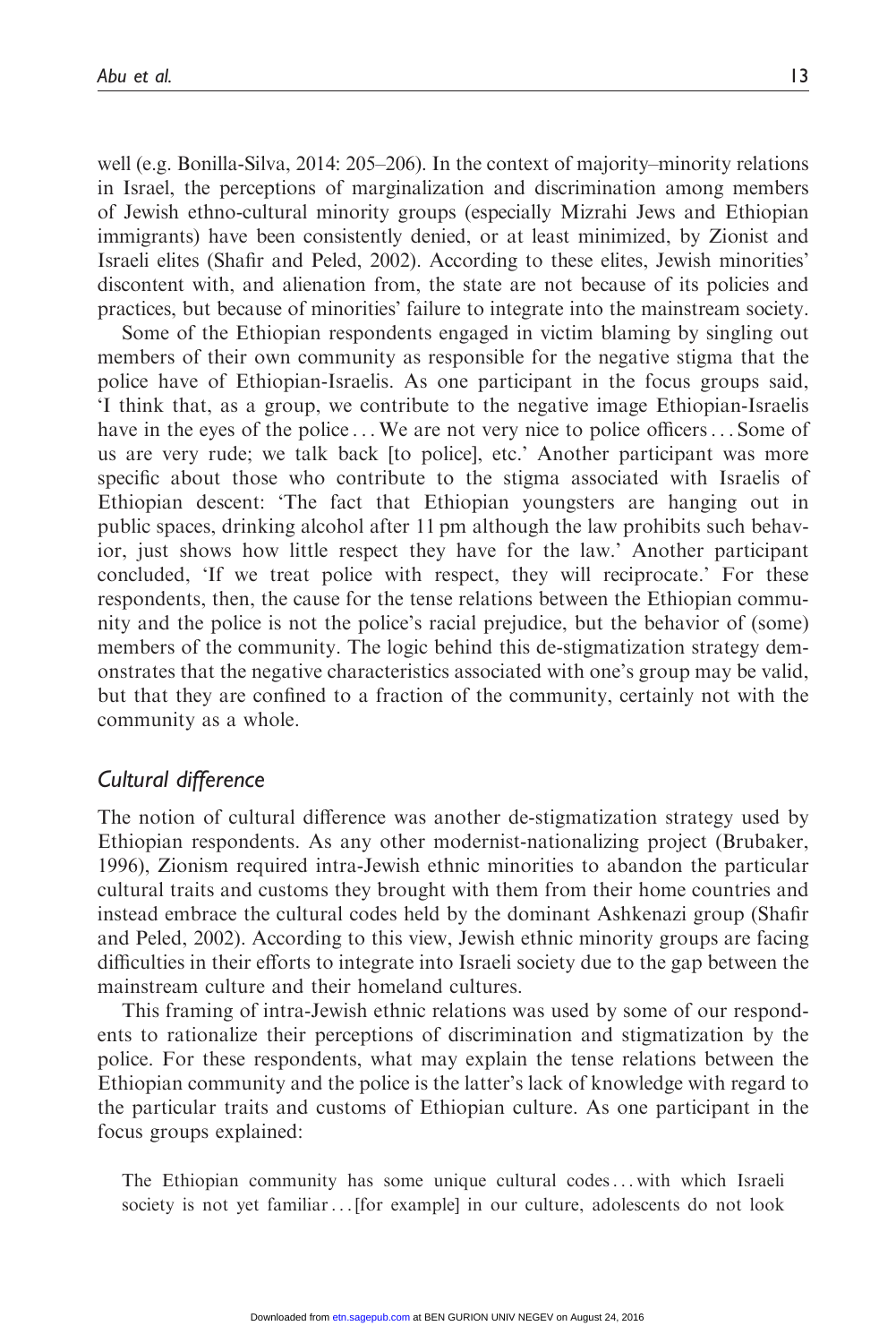straight in adults' eyes, they look down, but police officers often view this behavior as disrespectful. This contributes to unnecessary tensions that sometimes get out of hand ... I believe that if there was a minimal familiarity with where we came from, such incidents could have been avoided.

Another participant said, 'It is true that they treat us unfairly because of our skin color, but had they better known our customs and origins, maybe their attitude towards us would have changed.' According to these respondents, there are some unfounded negative views about the Ethiopian community that give rise to unnecessary tensions and frictions between Ethiopian Israelis and the police. We argue that this rhetoric allows these respondents to de-politicize the situation by making cultural difference, rather than stigma, part of the interaction with the police, thus detaching stigma from group identity.

### Deflecting racism

Deflecting racism is another de-stigmatization strategy used by the Ethiopian respondents. First, many of them believe that police discrimination against Israelis of Ethiopian descent is not an institutionalized phenomenon. As one respondent told us, 'There may be some racist police officers, but the police as an organization are certainly not racist.' In addition, for some respondents, the police's treatment of Ethiopian Israelis is not about racial stigma, but about human nature and power disparities. As one participant said, 'in the end, police officers are simply humans; maybe he was aggressive [with me] because he had a fight with his wife that night- ... he is just being human. Ultimately, police officers take advantage of their status [and] their uniforms.' We argue that these respondents respond to their racialization by fragmenting the experience of stigmatization into an individual experience.

Second, some respondents deflected police racism to its internal and external constraints. As one participant told us:

I think that many police officers just burn out as time passes by because their work is very demanding, they are underpaid, and their image is mostly negative ...If being a police officer would mean to earn a good living and work in a prestigious profession, then I am sure police would do much better work than they are doing now.

With this rhetoric, these respondents draw equivalence between Ethiopian Israelis and other Israeli citizens in terms of police treatment. All Israeli citizens receive substandard service from the police due to budget constraints, limited manpower, burnout, negative image, etc. Therefore, the cause for the police's treatment of Israelis of Ethiopian descent is not racial stigma, but rather the constraints within which police work takes place. We argue that this strategy allows respondents to de-politicize the stigma that is associated with the relations between the Ethiopian community and the police by maintaining that the police provide poor service to all Israeli citizens, regardless of their skin color.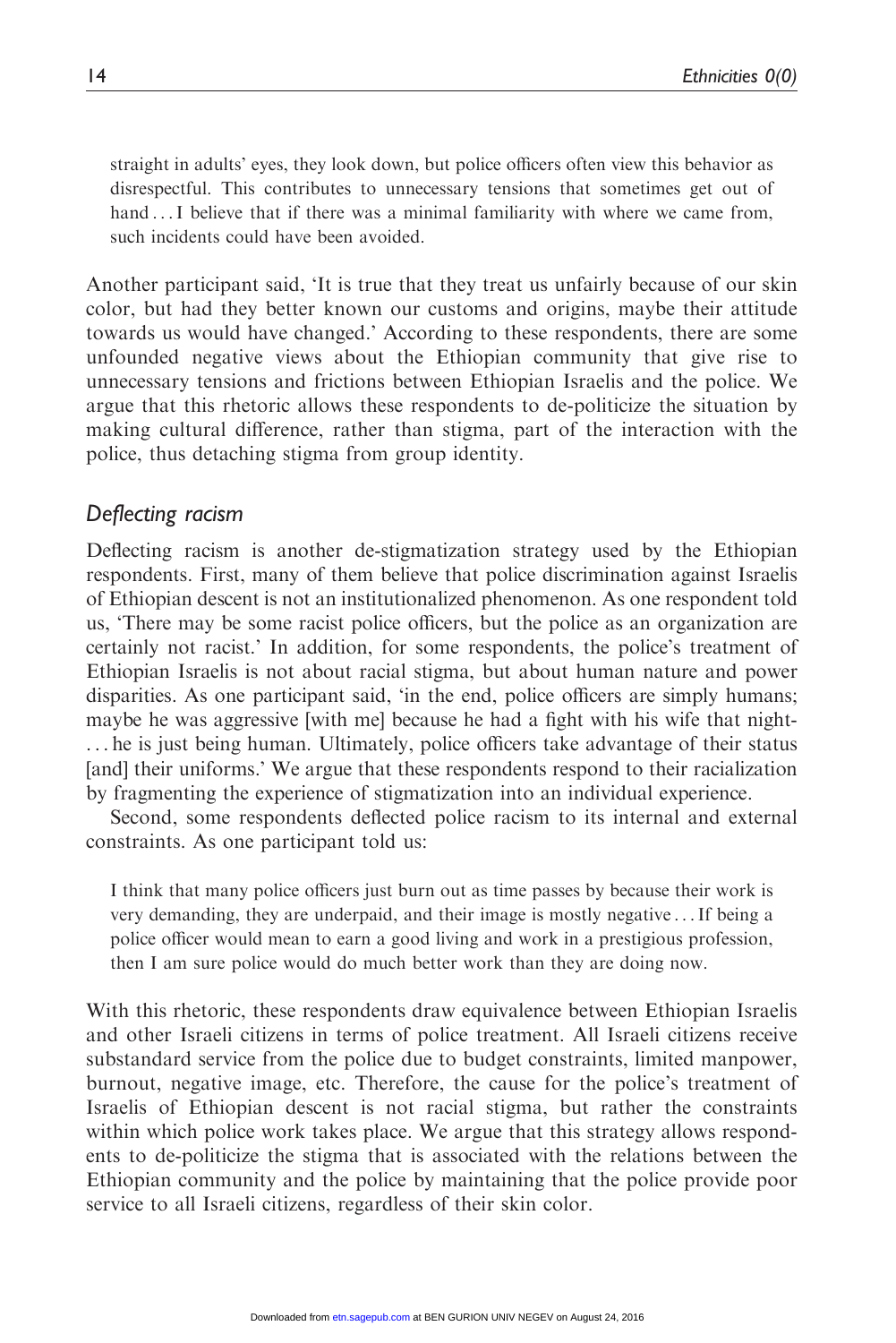Third, our respondents also deflected the racism of the police onto the media. According to this view, the media constantly portray Israelis of Ethiopian descent in negative terms, thereby creating bad images of them, which then contribute to their stigmatization by the police. As one participant explained:

The media incite against us. They always mention the origin of the suspects when they are from Ethiopian origin. They make the connection between the origin of the suspects and the criminal activity of which they are accused by saying 'this man of Ethiopian origin murdered his wife' or 'these Ethiopian youngsters were arrested for robbery' as if these things never happen among white people (emphasis added).

Considering the media's mass impact, stereotypes against Ethiopian Israelis are not 'the police's fault,' as one respondent told us. While acknowledging that racial stigma is indeed associated with Ethiopian identity in Israel, these respondents do not hold the police responsible for creating and fostering such stigmas. This rhetoric, we argue, allows these respondents not only to downplay the importance and depth of the police's discrimination and mistreatment, but also to view the police as an unbiased state institution, thereby maintaining a positive image of the police. This may explain why Israelis of Ethiopian descent have relatively high levels of trust in the police.

### Summary and conclusions

In this paper, we have demonstrated the paradox in the perceptions of Ethiopian Israelis toward police and policing. Ethiopian Jews in Israel express trust and confidence in the police at levels that are equal to, or even higher than, the general population group (veteran Jewish-Israelis), while, at the same time, they have negative perceptions of the police that are rooted in strong feelings of discrimination and mistreatment. We have suggested that the positive attitudes toward the police among Ethiopian-Israelis reflect their strong desire for integration, participation, and recognition as legitimate and equal members of mainstream society, in spite of the frustration and disappointment they feel with their stigmatization by the police. As with the experience of Mizrahi Jews in Israel (see Peled, 1998), Israelis of Ethiopian descent also seem to embrace the integrative aspects of the dominant Zionist ideology while negating its (intra-Jewish) discriminatory elements. It is noteworthy that the research for this study was carried out before the mass demonstrations of Ethiopian-Israelis took place in May–June 2015, and might now yield different results from what has been presented here (see Note 3).

In an attempt to probe the paradox in the attitudes of Ethiopian-Israelis toward the police, we focused on the strategies they use in order to deal with their perceptions of police stigmatization. We have identified several such strategies: some of our respondents engaged in victim blaming, thereby confining the stigma to only a fraction of their own community, but not to the community as a whole. Some referred to stigmatization as an individual experience, thus rejecting the idea that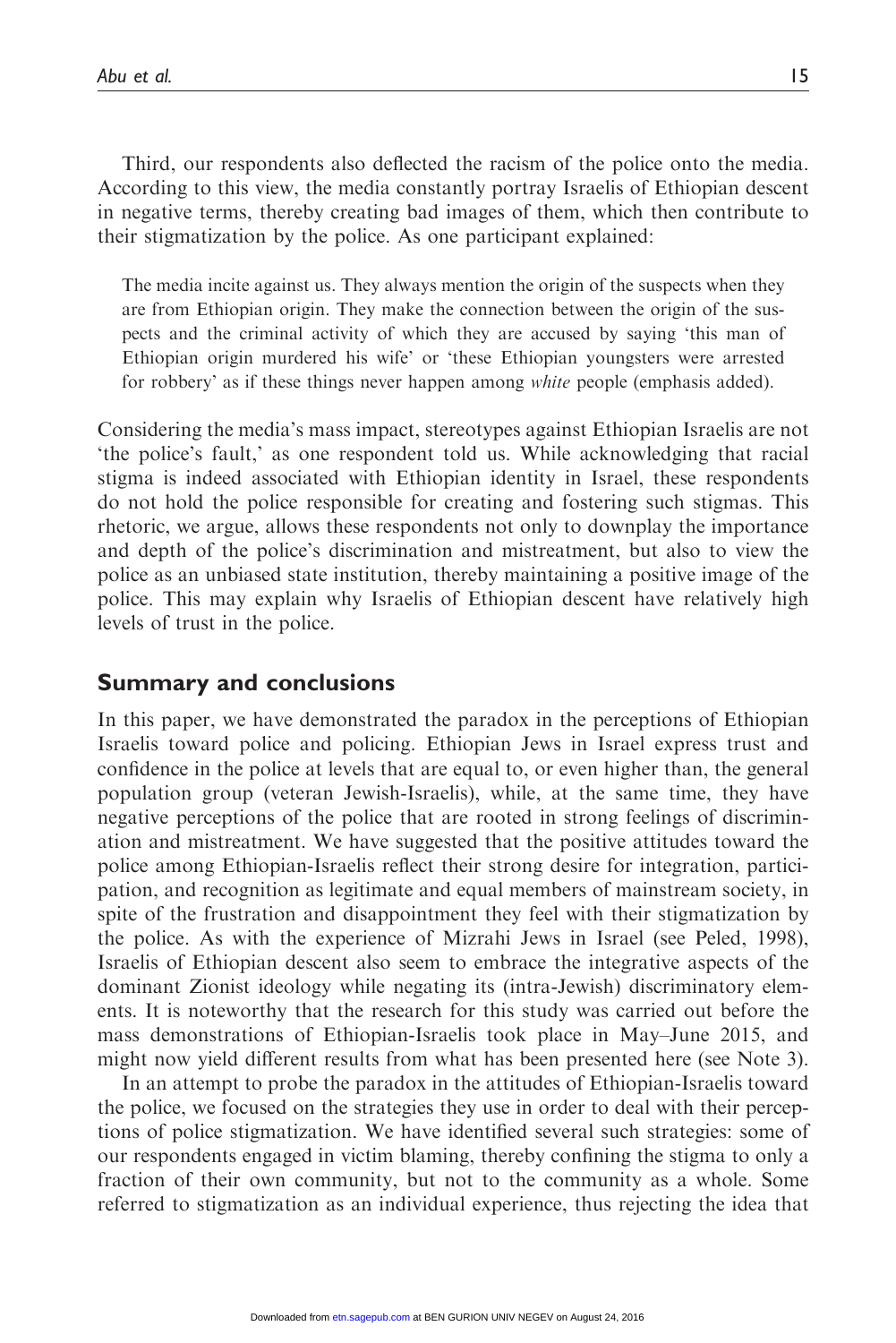the police as an institution are racially biased against Israelis of Ethiopian descent, while others depoliticized the experience of stigmatization by making cultural difference/institutional constraints, rather than stigma, part of the interaction with the police, thus detaching stigma from group identity. All of these strategies, we argue, allow Ethiopian Israelis to downplay the importance and depth of the discrimination they believe they suffer from the police, and by doing so, are thus able to maintain relatively high levels of trust in the police.

This study makes several contributions. First, it provides a more nuanced interpretation of the differences between majority and minority populations in relation to trust in government institutions. While many studies and surveys take immigrants' trust in the police at face value, we show in this paper that taking into account the specific circumstances under which minority incorporation into the mainstream society has taken place is needed in order to fully understand the perceptions of minorities (immigrant or ethnic) toward government institutions. Second, utilizing the analytical concept of de-stigmatization strategies has enabled us to explore the different ways with which Israelis of Ethiopian descent deal with their perceptions of stigmatization and discrimination by the police. Using these strategies, we claim, allows Ethiopian-Israelis to address the gap between their desire to integrate within the dominant group and the strong feelings of marginalization that sets them apart from mainstream society. Finally, but related to the previous point, we have used de-stigmatization strategies in order to explain how individual members of stigmatized groups maintain trust in the state, government and its institutions, thereby introducing this analytical tool into the study of public attitudes toward government authorities.

#### Acknowledgements

Ofir Abu would like to express his deep gratitude to ISEF and its president, Mrs Nina Weiner, for their generous support over the years.

#### Declaration of conflicting interests

The author(s) declared no potential conflicts of interest with respect to the research, authorship, and/or publication of this article.

#### Funding

The author(s) disclosed receipt of the following financial support for the research, authorship, and/or publication of this article: the Israeli Science Foundation, ISF grant 687/11, and the Israel Institute.

#### **Notes**

- 1. No significant relationship between gender and trust in the police was found among our Ethiopian respondents ( $X^2 = 7.56$ ,  $N = 140$ , ns).
- 2. According to Weitzer and Tuch (2006: 53), 34% of their African-American respondents said the police stopped them without good reason, compared to only 13% of whites.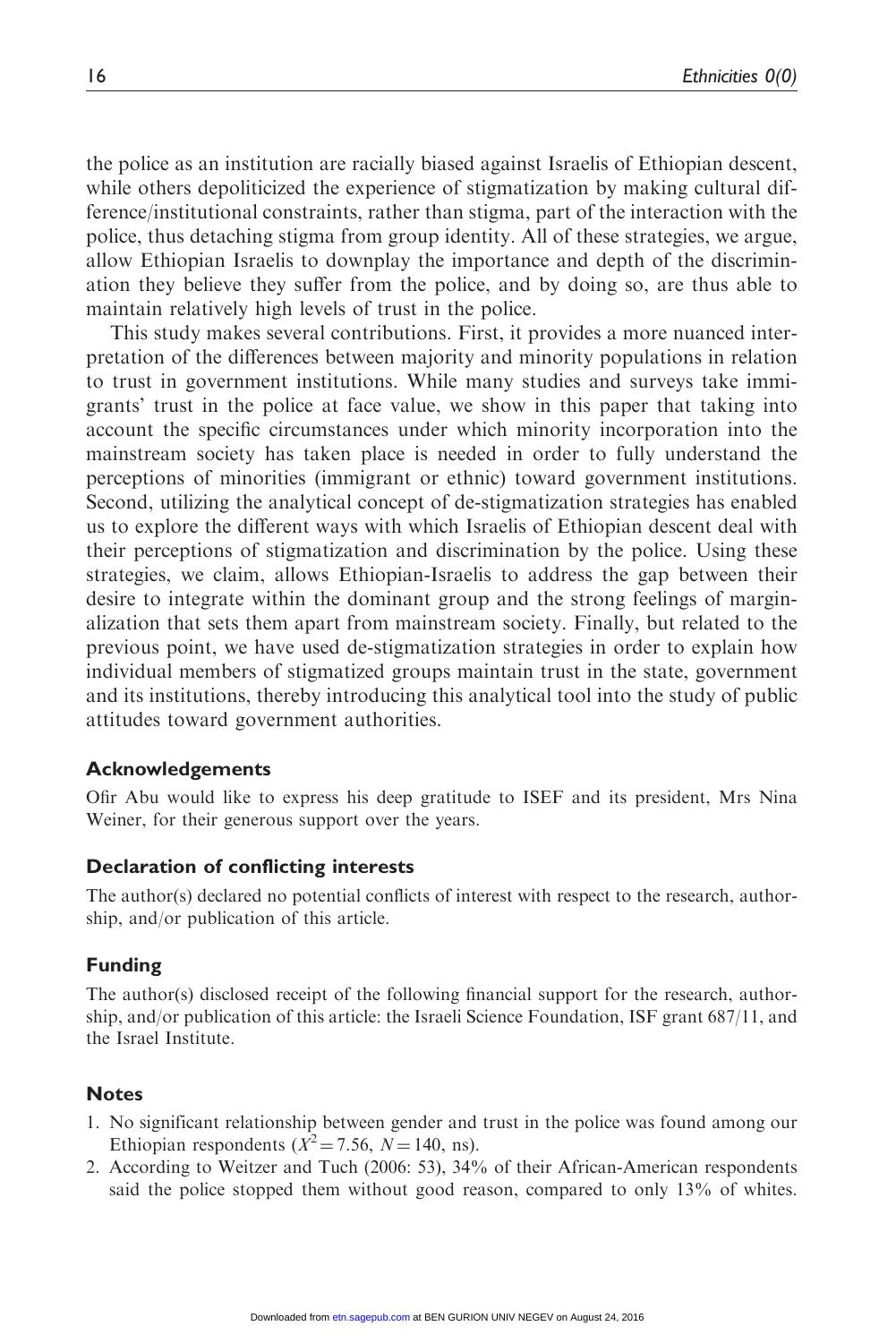In addition, close to a fifth of their African-American respondents (18%) said they were verbally abused by police, while only 7% of white respondents said the same.

3. According to a survey ordered by the Israel Police and conducted among Israelis of Ethiopian descent in late June 2015 (after the bulk of the mass demonstrations of Ethiopian Israelis in May–June 2015 had already taken place), only 18% of the respondents said they had complete trust in the police (in our survey, 44% of the Ethiopian respondents said they had complete trust in the police). With the statement that the police treat Israeli citizens unfairly, two-thirds of the respondents agreed (in our survey, only 41.5% of the Ethiopian respondents agreed with such a statement). These new data suggest that the level of trust in the police among Ethiopian Israelis is in decline (Israel Police, 2015). Though the effect of the May–June 2015 demonstrations may only be temporary, it may have changed the attitude of Ethiopian Israelis toward the police. However, when we conducted our research and analyzed the data, the paradox between trust and discrimination was there and that was what we tried to explore in this paper.

### References

- Albrecht H-J (1997) Ethnic minorities, crime, and criminal justice in Germany. In: Tonry M (ed.) Ethnicity, Crime and Immigration: Comparative and Cross-National Perspectives. Chicago, IL: University of Chicago Press, pp.31–99.
- Banting K and Kymlicka W (2006) Multiculturalism and the Welfare State: Recognition and Redistribution in Contemporary Democracies. Oxford: Oxford University Press.
- Ben-Eliezer U (2008) Multicultural society and everyday cultural racism: Second generation of Ethiopian Jews in Israel's 'crisis of modernization'. Ethnic and Racial Studies 31(5): 935–961.
- Ben-Porat G (2008) Policing multicultural states: Lessons from the Canadian model. Policing and Society 18(4): 411-425.
- Ben-Porat G and Yuval F (2012) Minorities in democracy and policing policy: From alienation to cooperation. Policing and Society 22(2): 235–252.
- Bobo L and Kluegel J (1997) Status, ideology, and dimensions of Whites' racial beliefs and attitudes: Progress and stagnation. In: Tuch SA, Martin JK (eds) Racial Attitudes in the 1990s: Continuity and Change. Westport, CT: Praeger, pp.93–120.
- Bonilla-Silva E (2014) Racism without Racists: Color-Blind Racism and the Persistence of Racial Inequality in America. 4th ed. Lanham, MD: Rowman & Littlefield Publishers.
- Bowling B and Phillips C (2003) Policing ethnic minority communities. In: Tim Newburn (ed.) The Handbook of Policing. Devon, UK: Willan Publishing, pp.528–555.
- Brubaker R (1996) Nationalism Reframed: Nationhood and the National Question in the New Europe. Cambridge: Cambridge University Press.
- Brunson RK and Miller J (2006) Gender, race, and urban policing: The experience of African American youths. Gender and Society 20(4): 531–552.
- De Vroome T, Hooghe M and Marien S (2013) The origins of generalized and political trust among immigrant minorities and the majority population in the Netherlands. *European* Sociological Review 29(6): 1336–1350.
- Egharevba S (2006) African immigrants' perception of police in Finland: Is it based on the discourse of race or culture? *International Journal of the Sociology of Law* 34(1): 42–63.
- Findlay M (2004) Introducing Policing: Challenges for Police and Australian Communities. Oxford: Oxford University Press.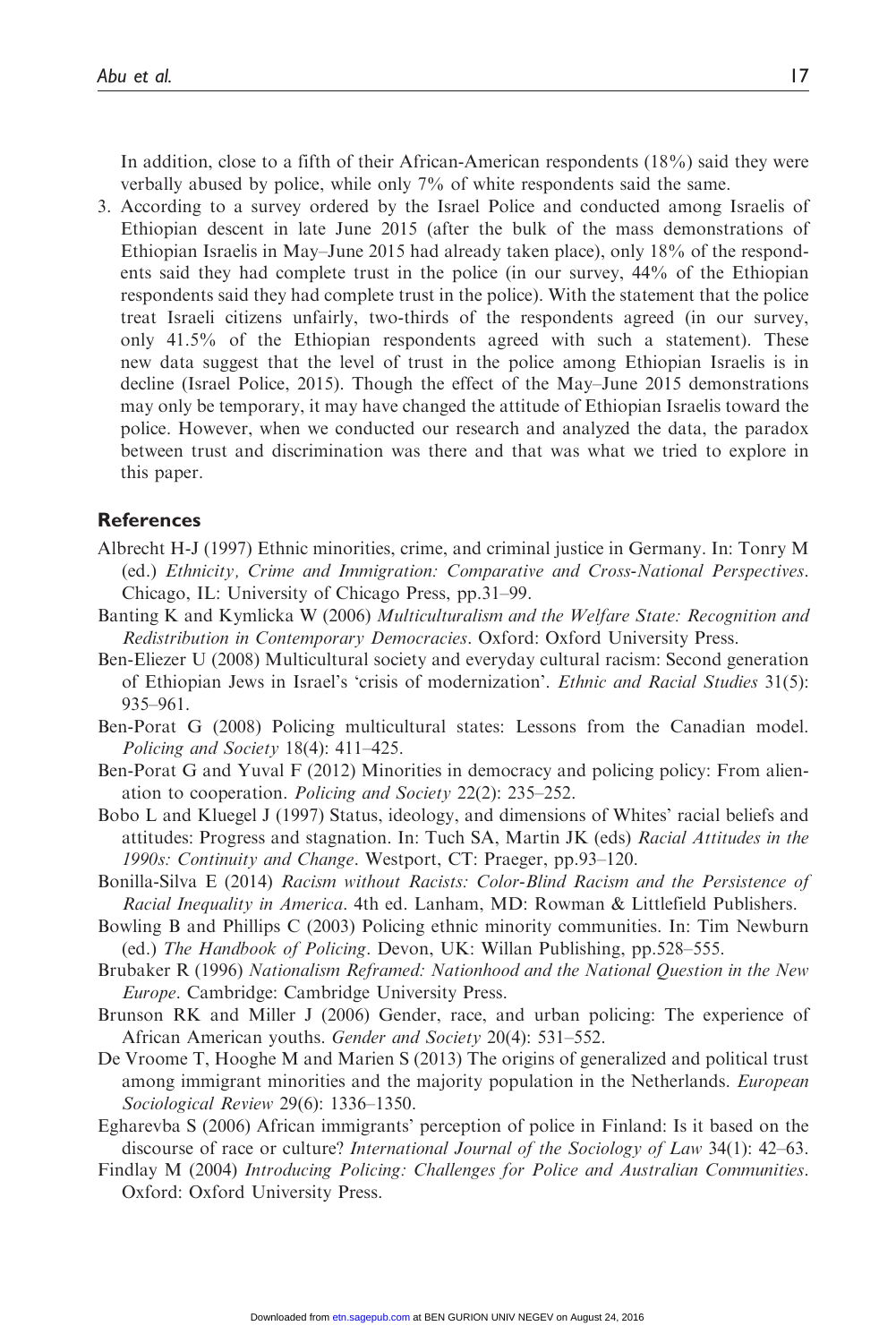- Fleming CM, Lamont M and Welburn JS (2012) African Americans respond to stigmatization: The meanings and salience of confronting, deflecting conflict, educating the ignorant and 'managing the self'. Ethnic and Racial Studies 35(3): 400–417.
- Gagnon A-G and Tully J (eds) (2001) Multinational Democracies. Cambridge: Cambridge University Press.
- Hasisi B and Weitzer R (2007) Police relations with Arabs and Jews in Israel. British Journal of Criminology 47(5): 728–745.
- Howell SE, Perry HL and Vile M (2004) Black cities/White cities: Evaluating the police. Political Behavior 26(1): 45–68.
- Israel Police (2015) Attitudes toward the Police among Israelis of Ethiopian Descent. Jerusalem: Division of Strategy.
- Jefferson T and Walker MA (1993) Attitudes to the police of ethnic minorities in a provincial city. The British Journal of Criminology 33(2): 251–266.
- Kaplan S (1999) Everyday resistance and the study of Ethiopian Jews. In: Parfitt T, Semi ET (eds) The Beta Israel in Ethiopia and Israel. London: Curzon, pp.113–127.
- Kaplan S (2002) Black and white, blue and white and beyond the pale: Ethiopian Jews and the discourse of color in Israel. Jewish Culture and History 5(1): 51–68.
- Kaplan S and Rosen C (1993) Ethiopian immigrants in Israel: Between preservation of culture and invention of tradition. Jewish Journal of Sociology 35(1): 35–48.
- Kaplan S and Salamon H (2004) Ethiopian Jews in Israel: A part of the people or apart from the people? In: Rebhun U, Waxman CI (eds) Jews in Israel: Contemporary Social and Cultural Patterns Hanover, NH: Brandeis University Press/University Press of New England, pp.118–148.
- Kimmerling B (2004) Immigrants, Settlers, Natives: The Israeli State and Society between Cultural Pluralism and Cultural Wars. Tel Aviv: Am-Oved (in Hebrew).
- Lamont M (2009) Responses to racism, health, and social inclusion as a dimension of successful societies. In: Hall P, Lamont M (eds) Successful Societies: How Institutions and Culture affect Health. Cambridge, MA: Harvard University Press, pp.151–168.
- Lamont M and Mizrachi N (2012) Ordinary people doing extraordinary things: Responses to stigmatization in comparative perspective. *Ethnic and Racial Studies* 35(3): 365–381.
- Lenard PT (2012) Trust, Democracy, and Multicultural Challenges. University Park: Pennsylvania State University Press.
- Link BG and Phelan JC (2001) Conceptualizing stigma. Annual Review of Sociology 27: 363–385.
- Maxwell R (2009) Caribbean and South Asian identification with British Society: The importance of perceived discrimination. Ethnic and Racial Studies 32(8): 1449–1469.
- Maxwell R (2010) Trust in government among British Muslims: The importance of migration status. Political Behavior 32(1): 89–109.
- Michelson MR (2003) The corrosive effect of acculturation: How Mexican Americans lose political trust. Social Science Quarterly 84(4): 918-933.
- Mizrachi N and Herzog H (2012) Participatory destigmatization strategies among Palestinian citizens, Ethiopian Jews and Mizrahi Jews in Israel. Ethnic and Racial Studies 35(3): 418–435.
- Mizrachi N and Zawdu A (2012) Between global racial and bounded identity: Choice of destigmatization strategies among Ethiopian Jews in Israel. Ethnic and Racial Studies 35(3): 436–452.